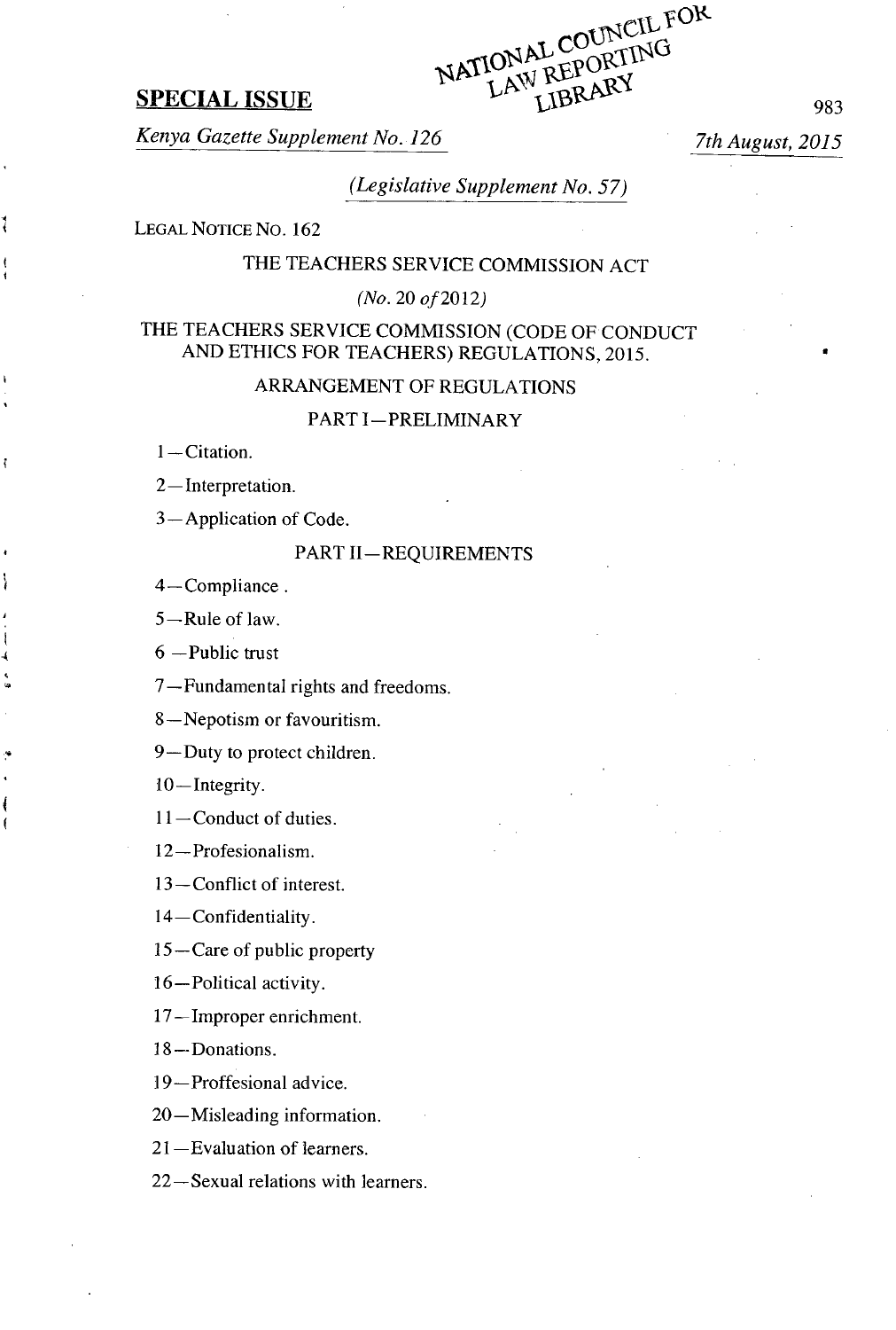- 23— Sexual harrassment.
- 24—Relations with fellow employees and the public.
- 25—Pornography.
- 26—Prohibited drugs and psychotropic substances.
- 27 —Financial dealings and private affairs.
- 28 —Official dealings.
- 29 —Canvassing for favours in service.
- 30—Endorsing of private activities.
- 31 —Civil and charitable activities.
- 32—Private tuition.

33 —Acting for foreigners.

- 34—Acting through others.
- 35 —Subversive association.
- 36—Declarations of income, assets and liabilities.
- 37—Reporting.
- 38 —Investigations.
- 39—Reporting Authority.
- 40 —Breach of this Code.
- 41 —Review of this Code.

Appendix—Staff Integrity Pact

Form A – Report of Gifts Received

For B-Declaration of Conflcit of Interest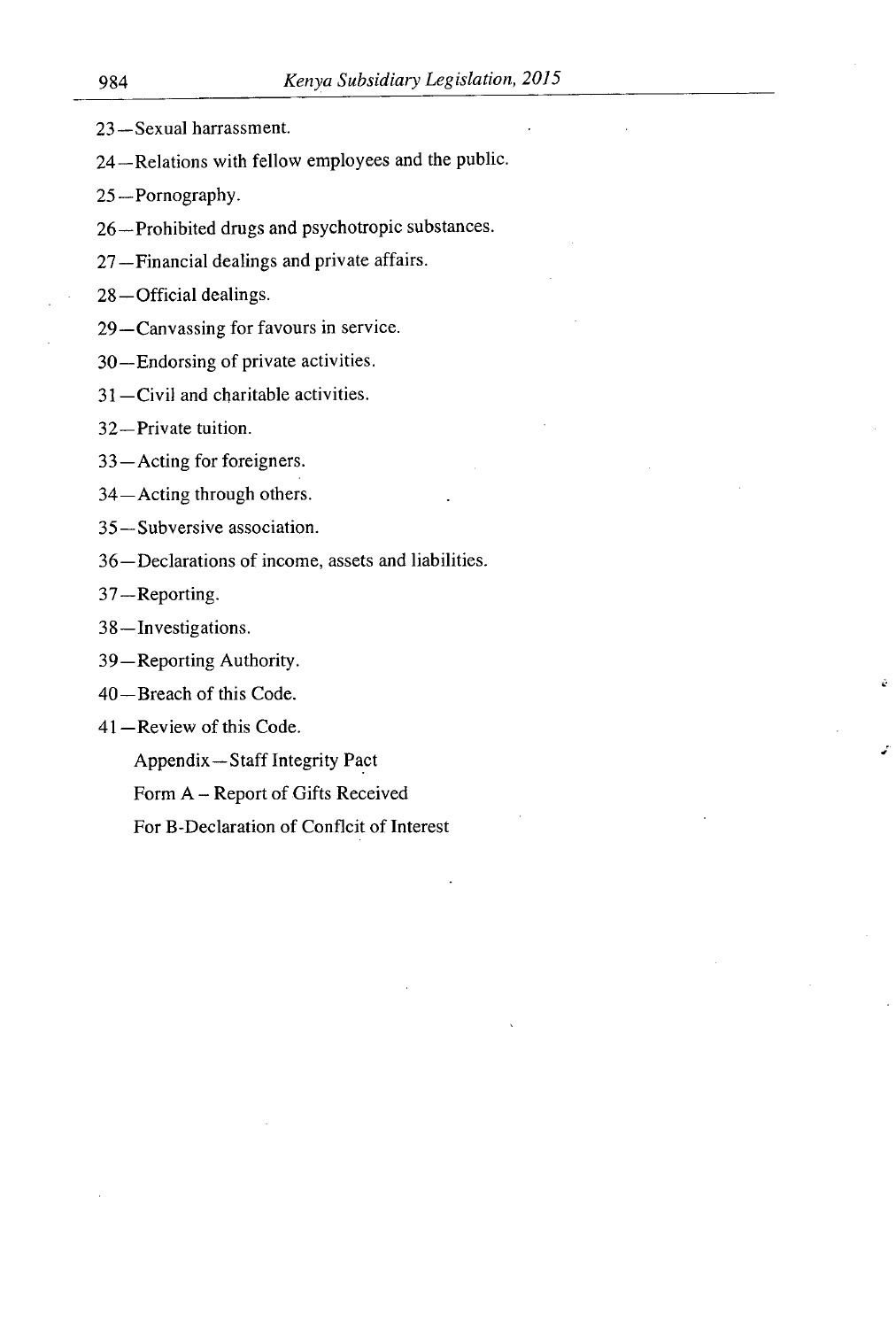## THE TEACHERS SERVICE COMMISSION ACT

 $\mathbf{I}$ 

١.

ľ

#### *(No. 20 of 2012)*

IN EXERCISE of the powers conferred by section *48* of the Teachers Service Commission Act, (No. *20* of *2012)* and section 37 (1) as read together with section *52(l)* of the Leadership and Integrity Act, *2012,* the Teachers Service Commission makes the following Regulations:—

# THE CODE OF CONDUCT AND ETHICS FOR TEACHERS, *2015*

#### PART I-PRELIMINARY

1. This Code may be cited as the Code of Ethics for Teachers, Citation. *2015.*

2. In this Code, unless the context otherwise requires— **Interpretation**.

"Act" means the Leadership and Integrity Act, *2012;*

"asset" means a thing, tangible or intangible, owned, whether wholly or in part, or controlled by a teacher, which has an actual or determinable economic value and can be sold, exchanged or otherwise used or applied to meet an obligation or acquire something else in return;

"bid rigging" refers to a benefit that is given or received for not submitting a tender, proposal, quotation or bid; or withdrawing or changing a tender, proposal, quotation or bid; or submitting a tender, proposal, quotation or bid with a specified price or with any specified inclusions or exclusions;

"conflict of interest" refers to instances when a teacher's personal interest clashes with his or her official duties;

"client" means a person to whom services are rendered by a teacher and includes learners, parents and other members of the public;

"employer" means a person, institution or entity that engages the services of a teacher;

"harmful sexual activity" means any act of a sexual nature that may cause physical, emotional or psychological torture which includes but not limited to flirtation, sodomy, sexual intercourse, lesbianism, defilement, indecent touching, rape, sexual assault;

"leamer" means a person undergoing instruction in an educational institution;

"pornography" means explicit depiction of sexual subject matter electronically or otherwise;

"pornographic materials" includes but not limited to material such as literature, photography, or other printed or visual material depicting sex organs or sexual activity in a way that is designed to arouse sexual excitement, erotic stimulation rather than education;

"teacher" means a person who has been trained as a teacher as provided for in law and registered as a teacher;

"unethical behaviour" refers to any action or omission that contravenes the provisions, spirit and tenor of this Code;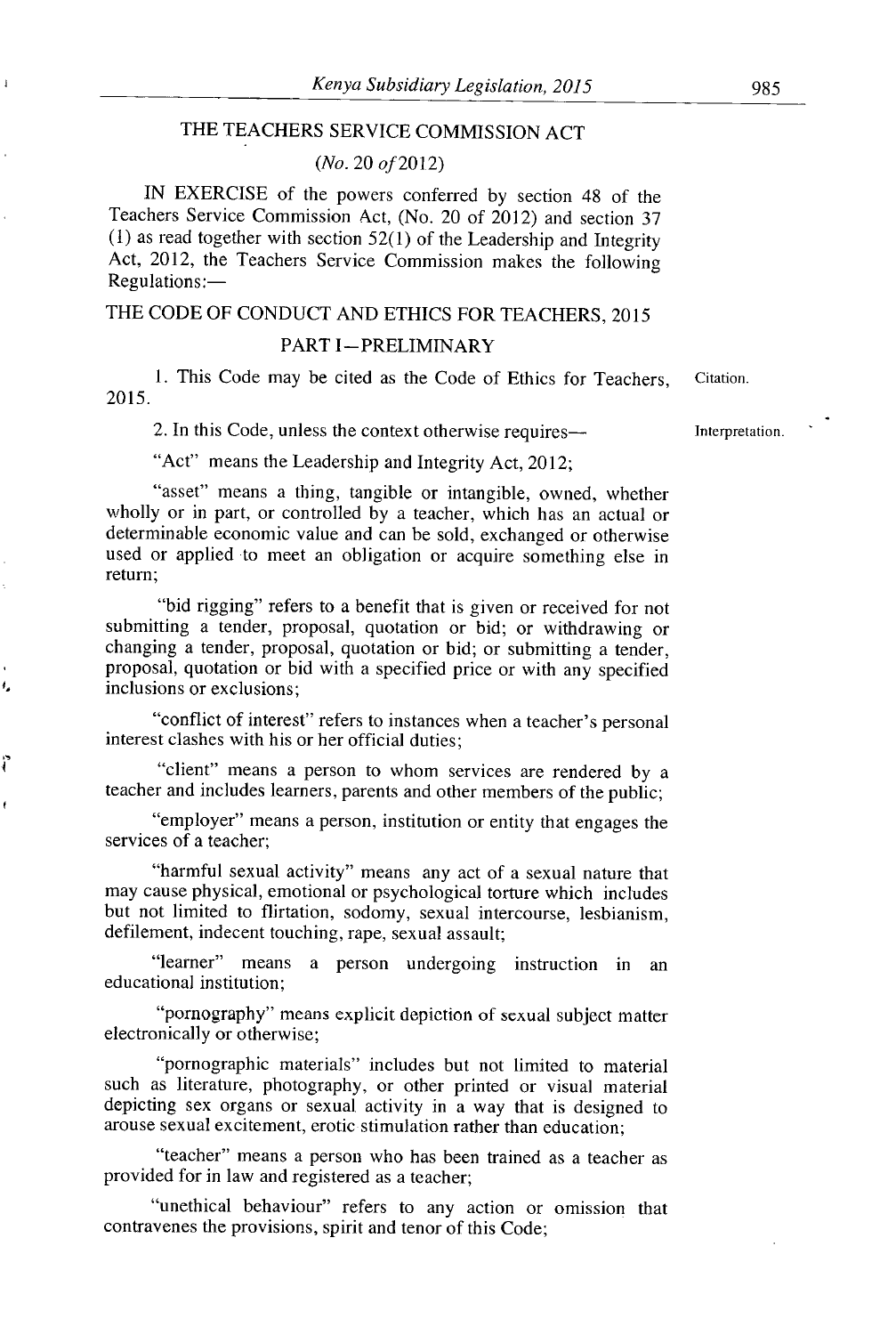"values" refers to norms, principles and standards of behaviour dYpected of a teacher as amplified **by** Articles **10** and **232** of the Constitution of Kenya and the Commission's core values;

"Secretary" refers to the Chief Executive Officer of the Teachers Service Commission appointed pursuant to Article **250** (12) of the Constitution of Kenya;

"sex toy" means an object or device that is primarily used in facilitating human sexual pleasure;

"Sexual harassment" refers to an act **by** a teacher who persistently makes any sexual advances or requests including gestures, cat calls, jokes or comments including innuendos, regarding another person's sexuality if the person doing it knows or ought to know or has reasonable grounds to know, are unwelcome;

"subversive activity" means any act which **by** its nature, upsets public order, peace and security and shall include anything done to endanger, undermine or is detrimental to public policy and interest; and

"vacancy" means an existing and available post for recruitment transfer and promotion at the Commission.

| <b>PART II-REQUIREMENTS</b>                                                                                                                                                                                       |                                        |
|-------------------------------------------------------------------------------------------------------------------------------------------------------------------------------------------------------------------|----------------------------------------|
| 4. (1) Every teacher has a responsibility to comply with the<br>provisions of this Côde.                                                                                                                          | Compliance.                            |
| (2) All teachers shall in addition, comply with the provisions of<br>the General Leadership and Integrity Code set out in Part II of the Act.                                                                     |                                        |
| (3) The General Leadership and Integrity Code in paragraph (2)<br>shall form part of this Code.                                                                                                                   |                                        |
| (4) All teachers shall abide by the guiding principles of<br>Leadership and Integrity set out under Chapter Six of the Constitution.                                                                              |                                        |
| 5. (1) A teacher shall respect and abide by the Constitution and<br>the law.                                                                                                                                      | Rule of law.                           |
| $(2)$ A teacher shall carry out the duties of his or her office in<br>accordance with the law.                                                                                                                    |                                        |
| 6. A teacher's position is of public trust and the authority and<br>responsibility vested in his or her office shall be exercised in the best<br>interest of the learners, institution and members of the public. | Public trust.                          |
| 7. (1) Every teacher shall respect and uphold the personal rights<br>and freedoms of all persons às guaranteed in Chapter 4 of the<br>Constitution.                                                               | Fundamental<br>rights and<br>freedoms. |
|                                                                                                                                                                                                                   |                                        |

**3.** This Code shall apply to all registered teachers. Application.

(2) Notwithstanding the generality of the provisions in Pàragraph (1), a teacher in the performance of his duty shall not discriminate directly or indirectly against any person on any ground ificluding, race, sex, pregnancy, marital status, health status, ethnic or **Z\_** social origin, colour, age, disability, religion, conscience, belief, culture, dress, language or birth.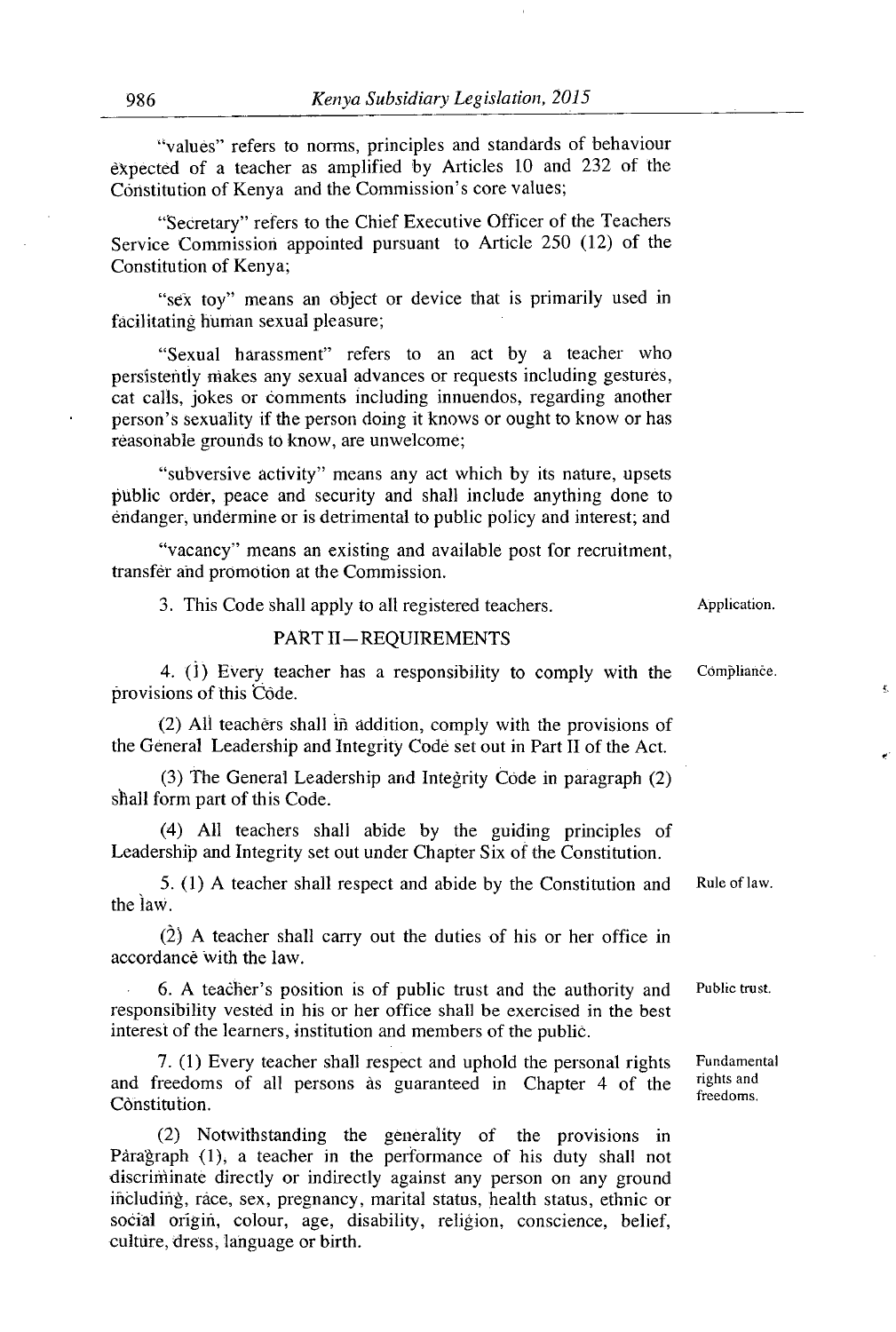8. A teacher shall not while performing his duty practice Nepotism or<br>iom favoritism tribalism cronuom religious bise or opened in favoritism. nepotism, favoritism, tribalism, cronyism, religious bias or engage in corrupt or unethical practices.

ł

 $\overline{\mathcal{C}}$  $\mathbf{I}$ 

١

À

9.  $(1)$  A teacher shall be entrusted with the duty of care of a Duty to protect including a shild with enough people and shall take all research la shildren. child, including a child with special needs and shall take all reasonable steps to ensure the child is protected from abuse, neglect, harmful cultural practices, all forms of violence, discrimination, inhuman treatment, corporal punishment and exposure to hazardous or exploitative labour.

(2) **A** teacher shall not deny learning materials or remedial teaching services to a learner on account of their natural abilities.

**10. (1) A** teacher shall carry out his or her duties with honesty Integrity. and impartiality and shall not allow family, social, political or other relationships **to** influence his or her conduct or judgment.

(2) **A** teacher shall not use or lend the prestige of his or her office to advance his or her private interest or those of others and shall not knowingly convey or permit others to convey the impression that anyone is in a special position to influence him or her.

(3,) **A** teacher shall not use his or her office to unlawfully or wrongfully enrich himself or any other person or accept a personal loan or benefit which may compromise the teacher in carrying out the assigned duties.

(4) **A** teacher shall not misappropriate public funds.

**11. A** teacher's assigned duties shall take precedence over all his Conduct of duties. or her other activities and in the performance of these duties, the following standards shall apply-

(1) maintainance of professional competence;

(2) adherence to the provisions **of** the Code of Regulations for Teachers and this Code;

(3) patience, dignity, and courtesy to all stakeholders with whom the teacher deals with in an official capacity;

(4) prompt, efficient, lawful, reasonable and procedural fairness in the execution of responsibilities;

(5) demonstration of honesty and impartiality in the conduct **of** public affairs;

(6) non engagement in activities that amount to abuse of office:

(7) accuracy and honesty in representation of information to the public,

(8) non engagement in wrongful conduct in furtherance of personal benefit;

(9) prudent management of public resources; and

(10) maintenance of proper official records.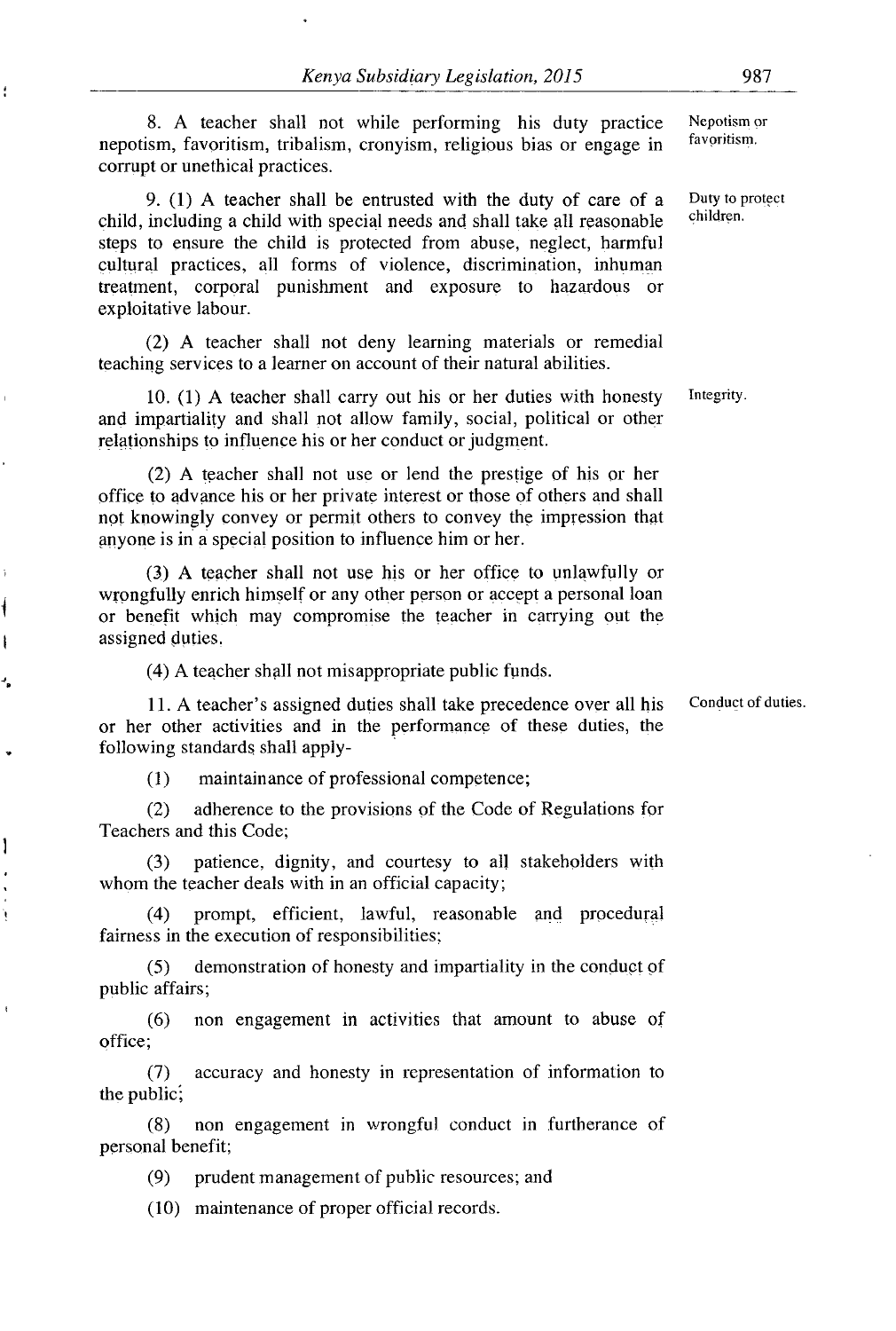12. (1) A teacher shall ensure that his or her private and public Professionalism. conduct upholds the dignity and integrity of the teaching service.

(2) A teacher shall, at all times, be of good conduct whether or not on official duty and shall, in particular-

- (a) maintain a neat and decent standard of dressing which befits the dignity and image of the teaching service;
- (b) ensure that his or her appearance and personal hygiene is not offensive to workmates or those they serve;
- (c) observe official working hours, be punctual and meet deadlines;
- (d) not be absent from duty without proper authorization or reasonable cause;
- (e) develop and maintain relevant professional records to enhance efficient and competent performance *of* duty;
- (f) perform his or her duties in an efficient and competent manner;
- (g) exercise diligence, care and attention and seek to achieve high standards of professionalism in the delivery of services;
- (h) practice and promote adherence to merit in appointments to any position in the Commission with guiding principles being qualifications, merit, competence and experience; and
- (i) seek to contribute and enhance the standards of performance and level of professionalism in the teaching service.

(3) A teacher shall actively and personally promote a culture in the teaching service that aims at providing fast, friendly, responsive and efficient service and shall be courteous to all persons in the provision of such service.

(4) A teacher shall carry out his or her official duties in a manner that inspires public confidence and integrity of his or her office.

(5) A teacher who is a member of another professional body shall adhere, observe, and subscribe to the ethical and professional requirements of that body.

13. (1) A teacher shall avoid being in a position in which his or Conflict of rsonal interests conflict with his or her duties her personal interests conflict with his or her duties.

(2) A teacher shall neither participate in any tendering process where his or her personal or proprietary interests conflict with his or her duties and shall not award tenders to self, spouse, relatives, business associate nor be involved in bid-rigging.

(3) A teacher shall disqualify himself or herself from any matter where his or her impartiality might reasonably be questioned including but not limited to instances in which —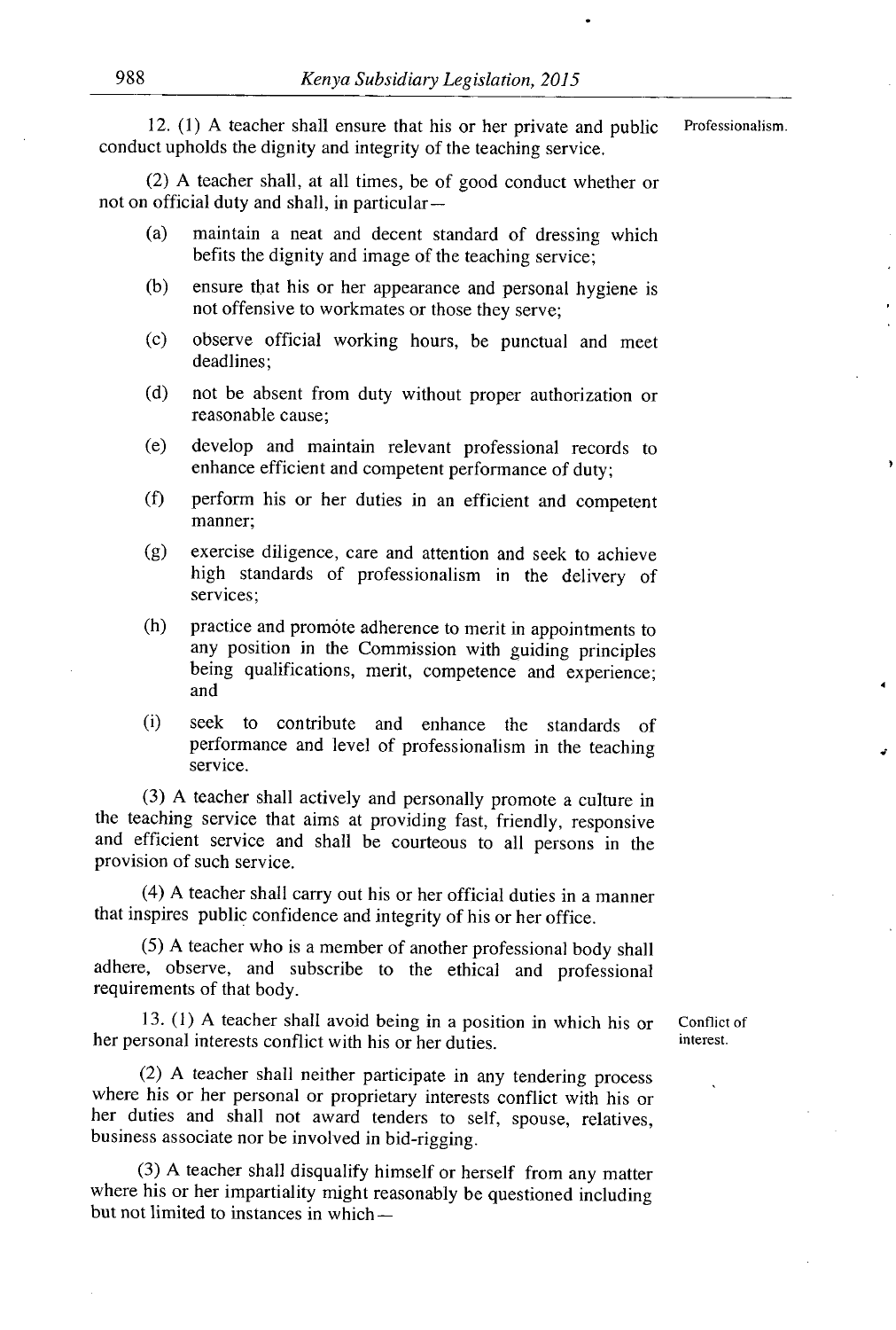- (a) a teacher has a personal bias, prejudice or interest over the subject matter;
- (b) a teacher or his or her family or a close connection has a financial or any other interest that could substantially affect the outcome of the matter in issue; or
- (c) a teacher, or his or her spouse, or a person related to either of them or the spouse of such a person or a friend or a business associate is a party to the matter in issue.

(4) If any teacher is present at a meeting or any committee at which any matter is the subject of consideration and in which matter the person, the person's spouse, relative or business associate is directly or indirectly interested in a private capacity, that person shall as soon as is practicable after the commencement of the meeting, declare such interest and shall not take part in any consideration, discussion or proceedings touching on the matter in question.

(5) Notwithstanding paragraph (4) , in cases where a teacher has prior knowledge of the existence of a personal interest in the matter, such a teacher shall declare his or her interest using the prescribed form to the relevant authority and refrain from participation in the deliberations with respect to the matter.

14. (1) A teacher shall ensure that confidential information or Confidentiality. documents entrusted to his or her care are adequately protected from improper or inadvertent disclosure.

(2) A teacher shall follow the Commission's Regulations, procedures and directives for safeguarding information and documents and shall not disclose any information in contravention of such Regulations, procedures and directives.

15. (1) A teacher shall take all reasonable steps to ensure that Care of  $\frac{1}{2}$  can be a system of  $\frac{1}{2}$  and  $\frac{1}{2}$  and  $\frac{1}{2}$  and  $\frac{1}{2}$  and  $\frac{1}{2}$  and  $\frac{1}{2}$  and  $\frac{1}{2}$  and  $\frac{1}{2}$  and  $\frac{1}{2$ public or institutional property in his or her custody, possession, or control is taken care of and is in good condition. property .

(2) A teacher shall not use public or institutional property, funds or resources at his or her disposal for activities that are not related to his or her official work.

. (3) A teacher shall surrender to the issuing authority all public or institutional property in his or her custody, possession, or control at the expiry of the teacher's appointment or upon transfer to another station.

16. (1) A teacher shall maintain political neutrality at all times Political activity. and shall not act in a manner that may compromise or be perceived to compromise his or her neutrality.

(2) A teacher shall serve impartially with loyalty, honesty and objectivity regardless of the teacher's political views.

 $(3)$  A teacher shall not-

 $\overline{\phantom{a}}$ f

> (a) act as an agent for, or further the interests of a political party or candidate in an election;

institutional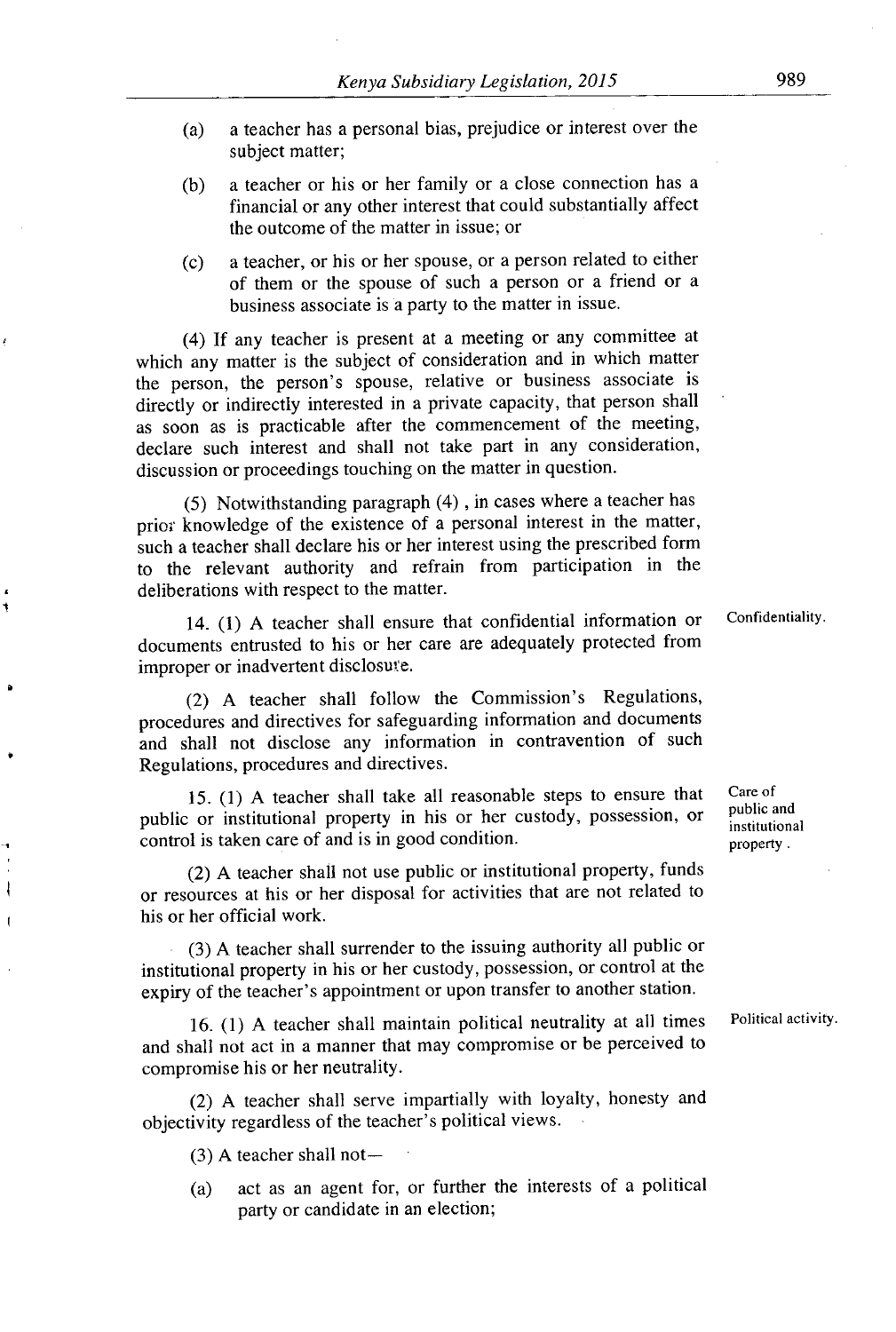- (b) manifest support for or opposition to any political party or candidate in an election;
- (c) engage in any political activity or campaigns that may compromise or be seen to compromise the dignity of his or her office; or
- (d) use public or institutional resources for the furtherance of any project for the purpose of supporting a candidate or political party.

(4) A teacher who intends to contest an election shall retire Or resign from service at least six months before the date of election.

17. (1) A teacher shall not use his or her office to improperly improper enrich himself or others. enrichment.

(2) Without limiting the generality of paragraph(l), a teacher shall-

- (a) neither ask for, nor accept any property or benefit of any kind, for himself or for any person, on account of anything to be done, done or omitted to be done, by the teacher in the discharge of his or her duties or by virtue of his or her official position;
- (b) not either directly or through family members, solicit or accept any gifts, gratuity, hospitality, free passages or favours from any person or any body corporate or unincorporated that might reasonably be thought to influence, or intended to influence, the teacher in the performance of his or her duties.

(3) Where a gift or donation of the nature specified in paragraph 2 is given without the knowledge of the teacher or it would be offensive to custom or good public relations to refuse the gift, such a teacher may accept the gift provided that such acceptance shall not unduly influence his or her decision in the performance of his or her duty.

(4) Notwithstanding any other provisions of this paragraph to the contrary, but subject to section  $14(2)$  of the General Leadership and Integrity Code, a teacher may accept-

- (a) gifts which are occasional or in the form of a souvenir;
- (b) personal gifts or donations from relatives or friends, on such special occasions as may be recognized by custom;
- (c) gifts that are granted pursuant to a recognised institutional reward system for performance; and
- (d) non-monetary gifts given to him other in his or her official capacity but not exceeding the value of twenty thousand shillings.

18. (1) A teacher involved in the receipt and administration of Donations, donations to an institution shall ensure that proper records are kept of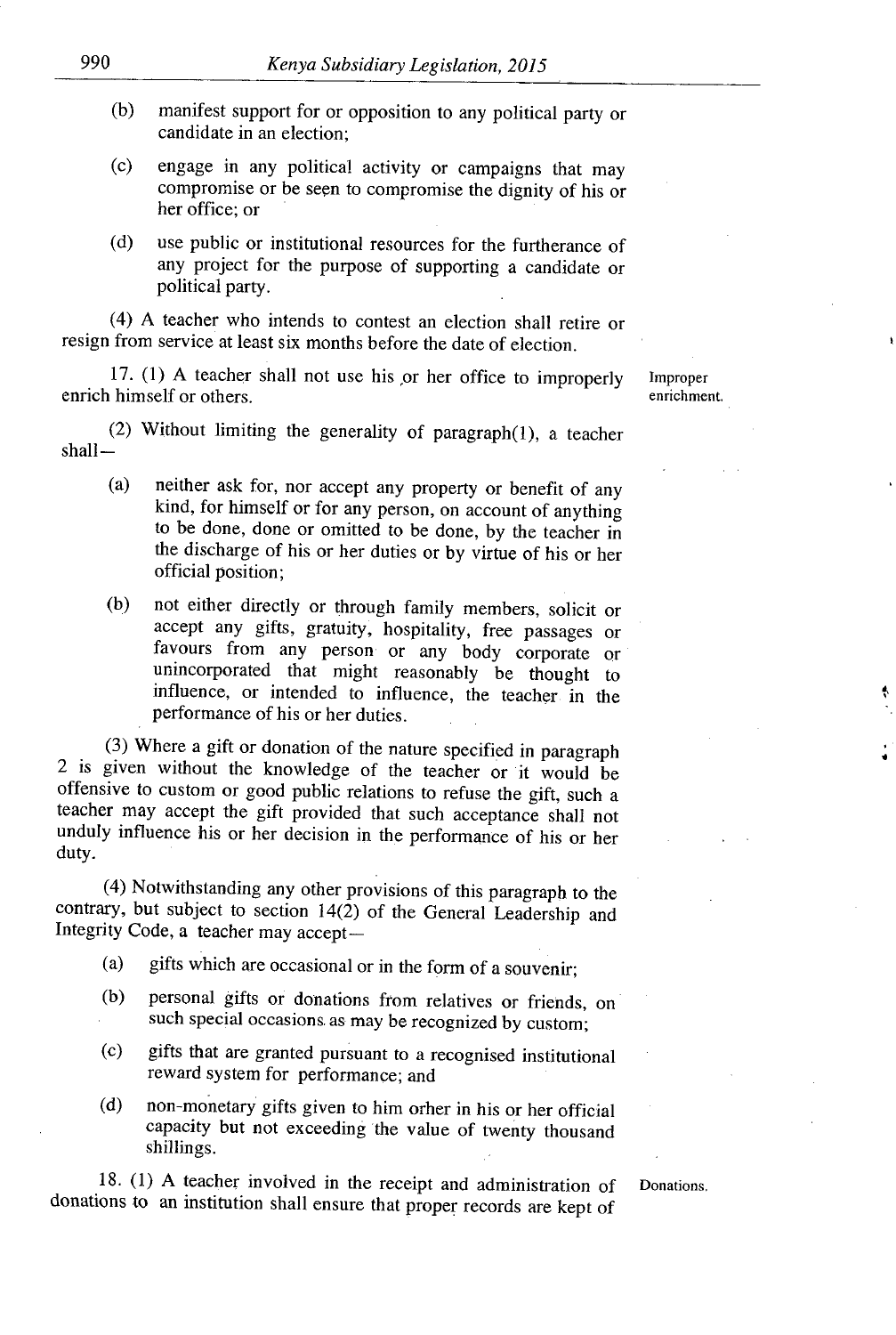the donations and that the donations are used for the purposes for which they were given.

(2) A teacher who has reasonable grounds to believe that $-$ 

- (a) proper records of any donations for the institution have not been kept; or
- (b) any donations for the institution have not been used for the purposes for which they were given;

shall inform the Secretary or any other relevant authority.

19. A teacher who has a duty to give advice shall give honest, Professional<br>the and impartial advice without for or fovor accurate, and impartial advice without fear or favor.

20. A teacher shall not knowingly give false or misleading information to members of the public or to any other teacher.

21. (1) A teacher shall evaluate learners honestly based on their Evaluation of  $\frac{1}{2}$ performance.

(2) A teacher shall ensure that internal and external examinations are conducted fairly and without cheating.

22.  $(1)$  A teacher shall not — Sexual relations

- (4) engage in any sexual activity whatsoever with a learner, regardless of whether the learner consents;
- (b) make a request to, or exert pressure on. a learner for sexual activity or favour; or
- (c) flirt with a learner.
- (2) For purposes of this paragraph, a teacher shall not:-
- (a) send learners to their personal residences for whatever reason;
- (b) induce, coerce, threaten or intimidate a learner in any way and particularly in regard to their academic performance, in exchange for sexual relations;or
- (c) facilitate non disclosure or cover-up of cases of sexual abuse against a learner.

(3) A teacher shall not;-

- (a) release a learner from school for any reason before notifying the parent or guardian;
- (b) send a learner away from school earlier than 6.00am or later than twelve noon except in cases of emergency.

23. (1) A teacher shall not—<br>Sexual

- (a) sexually harass a fellow employee or members of the public;
- (b) persistently make requests or exert pressure for sexual activity or favour which he or she knows or ought to know is unwelcome; or

harassment.

with learners.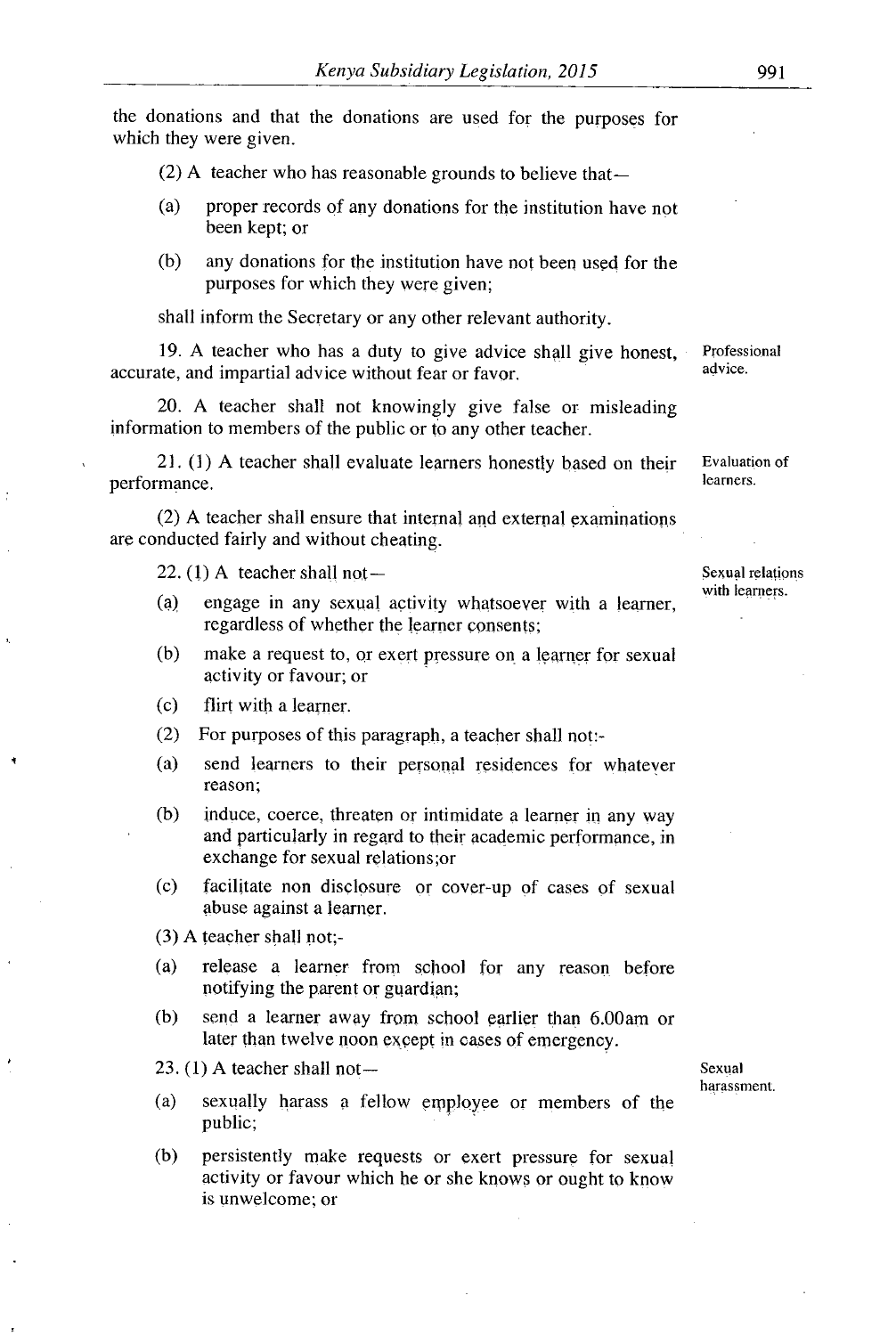(c) make intentional or careless physical contact that is sexual in nature.

*(2)* It shall be the duty of the person alleging sexual harassment to report the same to the relevant authority.

24. A teacher shall —

- (a) treat fellow employees and the public with dignity, courtesy and respect;
- (b) avoid behavior that is unbecoming, abusive, belittling or threatening to fellow employees or any member of the public; and
- (c) not bully or perpetrate offensive behaviour which is vindictive, cruel, malicious or humiliating and is intended to undermine a fellow employee or a member of the public.

*25.* (1) A teacher shall ensure that his or her station of work is Pornography. free of pornography and pornographic material.

*(2)* A teacher shall not-

- (a) supply pornographic materials to a fellow employee, a learner or a member of the public;
- (b) expose a learner to pornography, sexual toys or assist a learner in obtaining access to the same;
- (c) sell, let to hire, distribute, exhibit or in any manner put into circulation; or
- (d) make, produce or have in his or her possession any pornographic book, pamphlet, paper, drawing, painting, art, representation, figure or any other obscene object.

 $26.$  (1) A teacher shall not-

- (a) supply illicit drugs, cigarettes, or alcohol to a learner;
- (b) expose a learner to illicit drugs, cigarettes and alcohol; or
- (c) assist a learner to access illicit drugs, cigarettes and alcohol.
- *(2)* A teacher shall —
- (a) ensure that his or her work place is free from illicit drugs, cigarettes and alcohol;
- (b) not peddle or consume illicit drugs, cigarettes and alcohol while on duty; or
- (c) not report to work while under the influence of illicit drugs or alcohol.

27. A teacher shall —

(a) live within his or her means and avoid incurring any financial liability he or she cannot satisfy;

Financial dealings and private affairs.

Prohibited drugs and psychotropic substances.

Relations with fellow employees.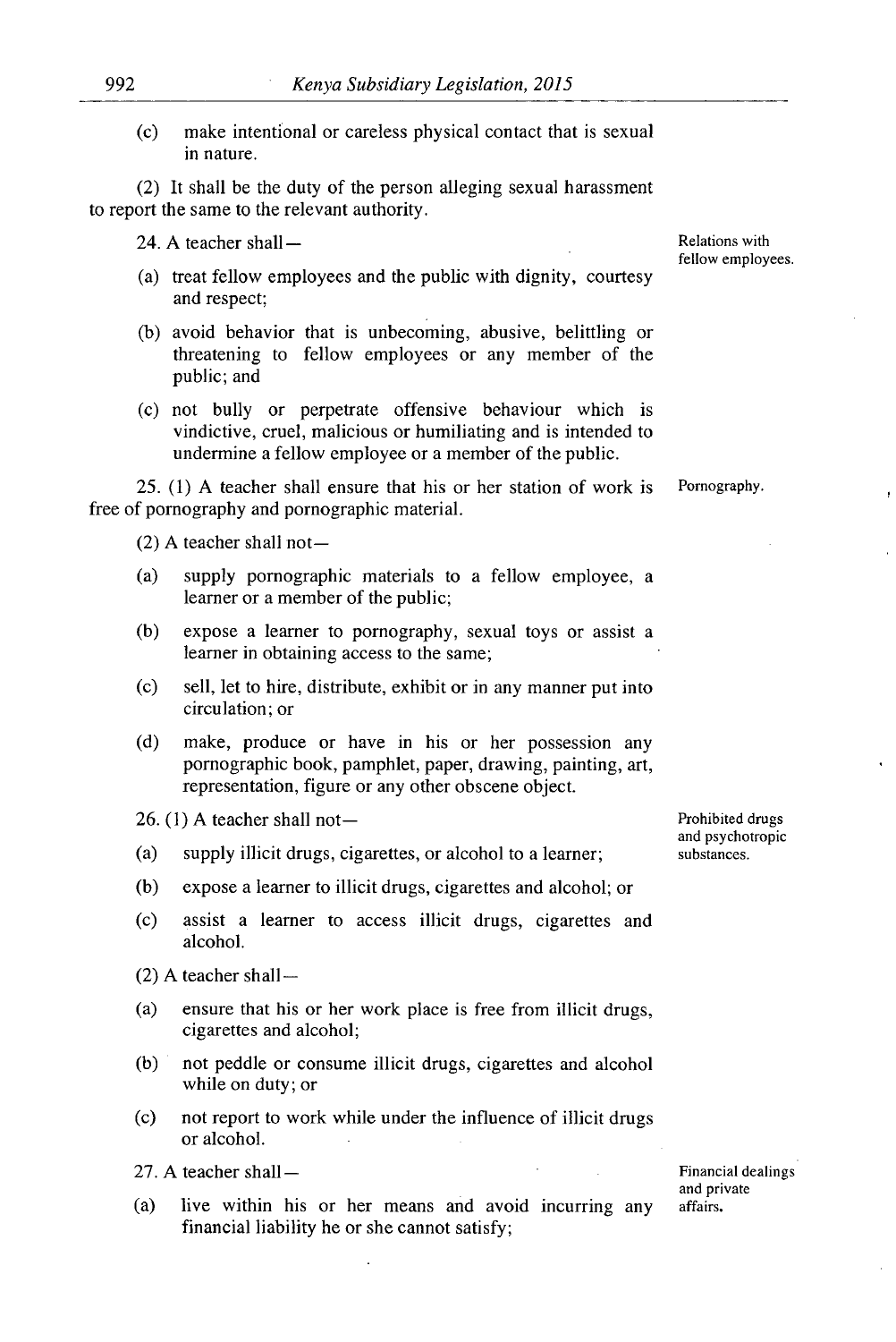- (b) not neglect his or her financial obligations or neglect to settle them;
- (c) not evade taxes;
- (d) not use or lend the prestige of his or her office to sanction or endorse his or her own private activities or the private activities of any other person;
- (e) conduct his or her private affairs in a way that inspires public confidence in the integrity of his or her office; and
- (f) ensure that his or her private affairs do not interfere with his or her official duties or affect the dignity of his or her office and that the risk of conflict with non-official duties is minimized.
- *28. A* teacher shall —
- (a) practice and promote the principles of equity, inclusiveness, protection of the marginalized, integrity and professional competency;
- (b) not, knowingly and deliberately, withhold information that is not protected with a view to disadvantage any person including teaching vacancies or posts, promotions or other official correspondence;
- (c) not engage in private business during official working hours; and
- (d) not, if serving on a full time basis, engage in any other gainful employment. Gainful employment for purposes of this Code refers to, but is not limited to work that a teacher  $may -$ 
	- (i) pursue and perform for money or other forms of regular compensation or remuneration;
	- (ii) perform which is inherently incompatible with his or her official responsibilities;
	- (iii) perform and which results in the impairment of judgment or conflict of interest;
	- (iv) perform and which affects the performance of his official duties; or
	- (v) perform on a full time basis during official working hours.

29. A teacher shall not canvass or lobby, either directly or Canvassing for entity for any formulation of the teaching service or in any other favours in service. indirectly, for any favours in the teaching service or in any other organization.

30. A teacher shall not use his or her position or title or any Endorsing private authority associated with his or her office in a manner that could reasonably be construed to imply that the Commission or institution sanctions or endorses any activities, either by him orher or by any other person, that are not activities of the institution.

Official dealings.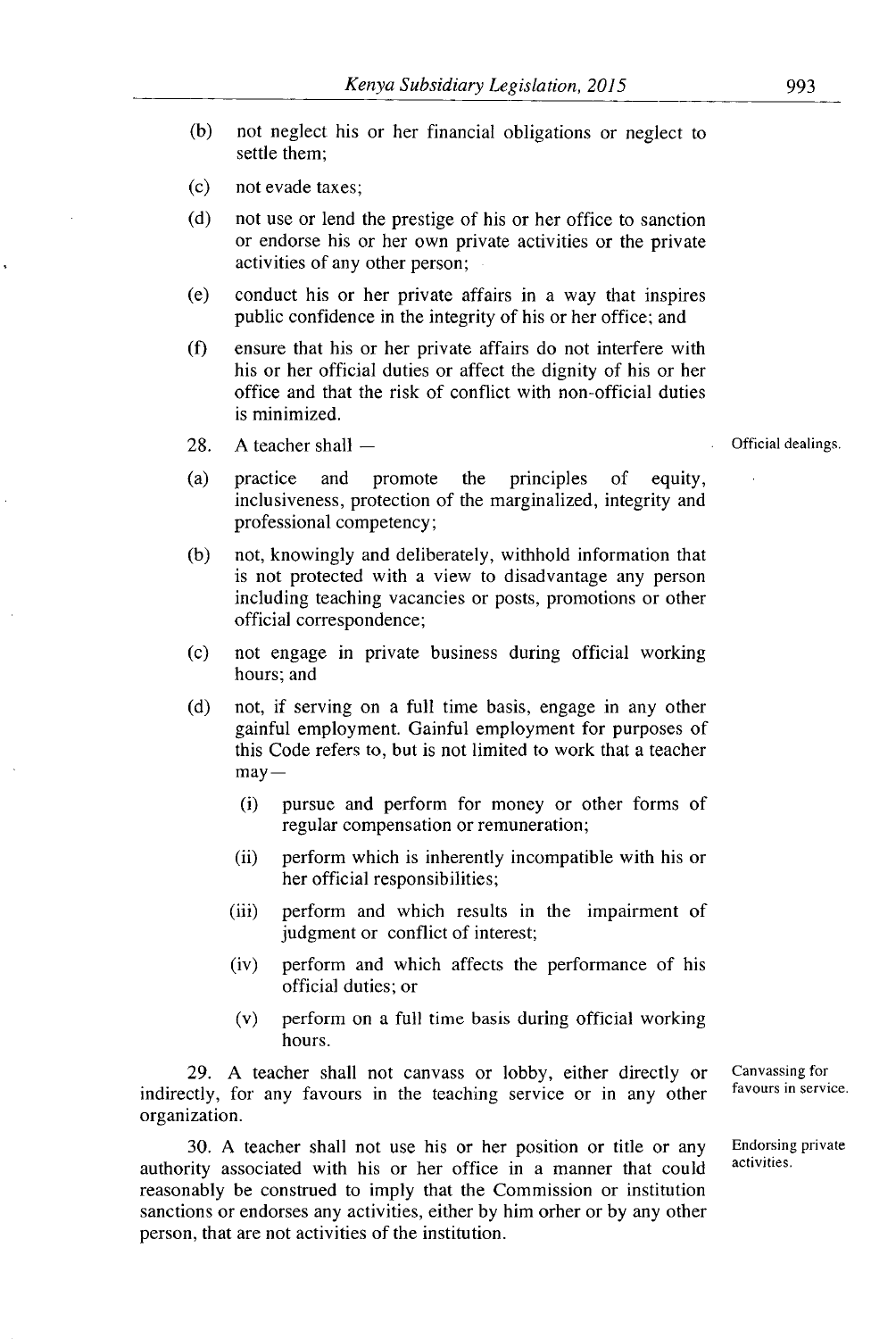**31. (1) A** teacher is part and parcel of the society in which he Civil and orshe lives and whereas he or she should not be isolated, he orshe is expected to remain within dignified limits and to particularly —

- (4) project a good image in the community where he or she lives **by** participating appropriately in the communal activities; and
- **(b)** set a good example to the learners and the public **by** obeying lawfully established authority and being law abiding.

(2) **A** teacher may contribute towards or attend a public collection but shall not;

- (a) participate in such, a way as to reflect adversely on his or her integrity or to interfere with the performance of his or her official duties; and
- (b) use his or her office to solicit for funds for public collection.

**<sup>3</sup>. 2. A** teacher **may** engage in teaching or learning activities Holiday tuition. outside normal school hours to promote education provided that he or she shall not conduct holiday tuition.

**33. (1) A** teacher shall not, in a manner that may **be** detrimental Acting for to the security interests of Kenya, be an agent for or further the foreigners. interests of a foreign government, organization or individual.

(2) For the purpose of this paragraph:-

- $(a)$  an individual is deemed foreign if the individual is a noncitizen; and
- (b) an organization is foreign if it is incorporated or registered outside Kenya or if it is wholly or substantially owned **by** a foreign government, organization or individual.

34. **(1)** A teacher who:-  $\frac{1}{2}$  Acting through  $\frac{1}{2}$  Acting through

- (a) causes anything to be done through another person that would, if done **by** the teacher,would be **a** contravention of this Code; or
- (b) allows or directs a person under his or- her supervision or control to do anything that is a contravention of this Code;
- (c) would be in. breach of the provisions of this Code.

(2) Paragraph **(1)** shall not apply with respect to anything done without the teacher's knowledge, consent or the teacher took reasonable steps to prevent it.

 $35$ . A **teacher** sqall not subscribe to or be involved in Subversive ations sponsor or support a group that is proscribed or involved association. associations, sponsor or support a group that is proscribed or involved in any subversive activity.

**36. A teacher engaged in public service must submit—** Declaration of

(a) an initial declaration within thirty days after employment:

income, assets

others.

activities.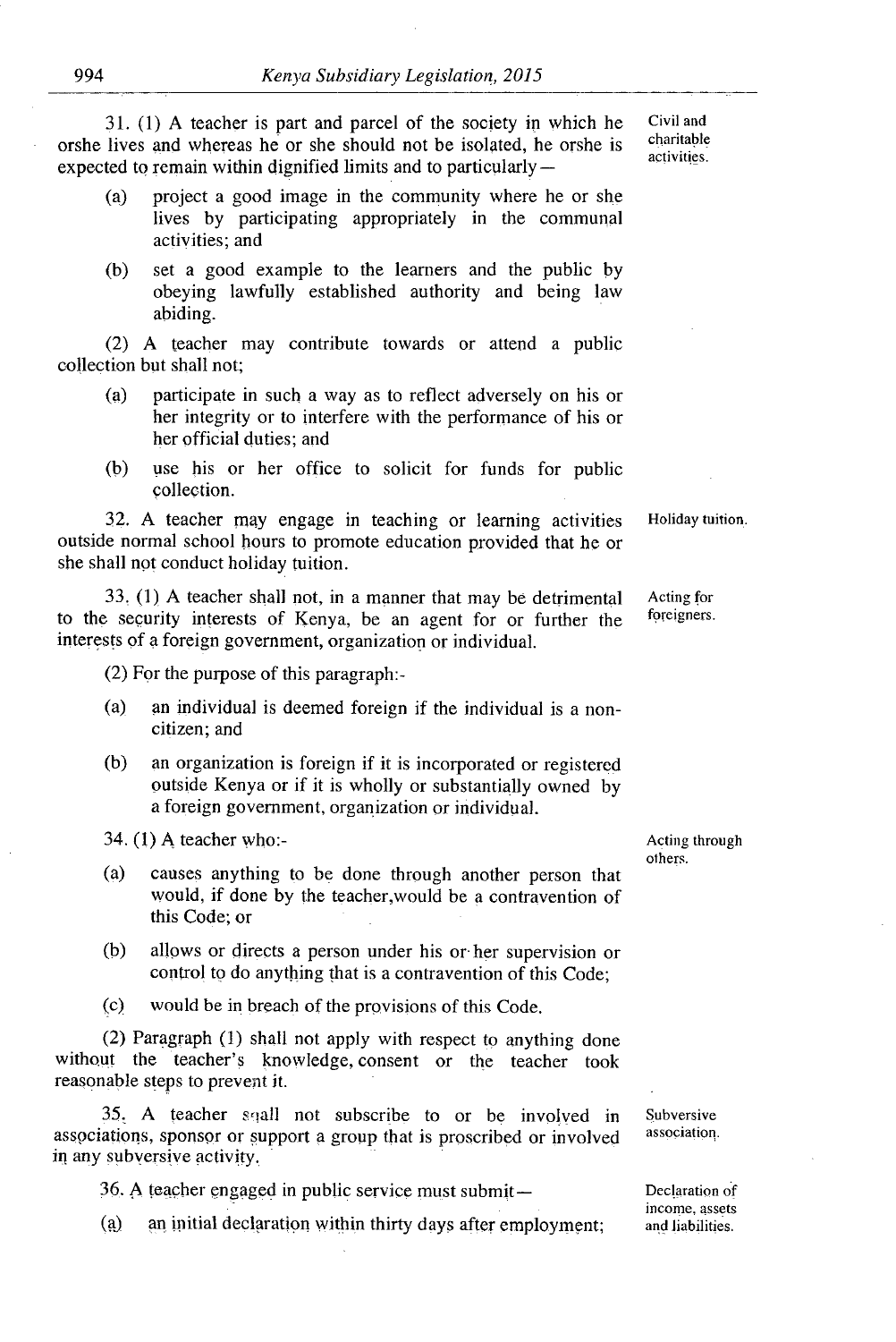- (b) a final declaration within thirty days after leaving employm6ht; and
- (c) bi-annual declarations as provided for in Part VI of the Leadership and Integrity Act, 2012.

 $37.$  (1) If a teacher considers that anything required of him orher Reporting. is a contravention of this Code or is otherwise improper, unethical or unlawful, the teacher shall report the matter to an appropriate authority.

(2) Every teacher shall be under an obligation to report to the appropriate authority any breach of the provisions of this Code.

(3) Such information received in respect of paragraph (2) shall be dealt with in strict confidentiality with a view to protecting the source.

38. (1) The Commission may investigate or cause to be investigations. investigated any allegation of breach of this Code so as to determine the veracity of such allegation.

(2) The Commission may carry out investigations on a teacher's improprieties on its own initiative or pursuant to a complaint by any person.

(3) The Commission may refer a matter to another appropriate body for investigation which shall investigate the matter within a reasonable time and submit a report to the Commission on its findings.

(4) Upon the submission of a report, the Commission shall ensure that the findings of the investigations are implemented within ninety days.

(5) An investigation may be carried out under this paragraph notwith standing the fact that the person being investigated has ceased or is not an employee of the Commission.

39. For the purposes of section  $36(1)$  of the Leadership and Reporting  $\Delta ct$  and paragraph  $37(1)$  of this Code a teacher may report Authority. Integrity Act and paragraph  $37(1)$  of this Code a teacher may report any matter to the Secretary, head of institution or any other appropriate authority as the case may be.

40. Any teacher who is alleged to have violated the provisions of Breach of this  $\lambda_{\text{total}}$  will be applicated to the laid down discriplinary gross data. this Code will be subjected to the laid down disciplinary procedures under the Teachers Service Commission Act and the Code of Regulations of Teachers.

41. This Code may be reviewed from time to time as the Review of this code. Commission may deem appropriate.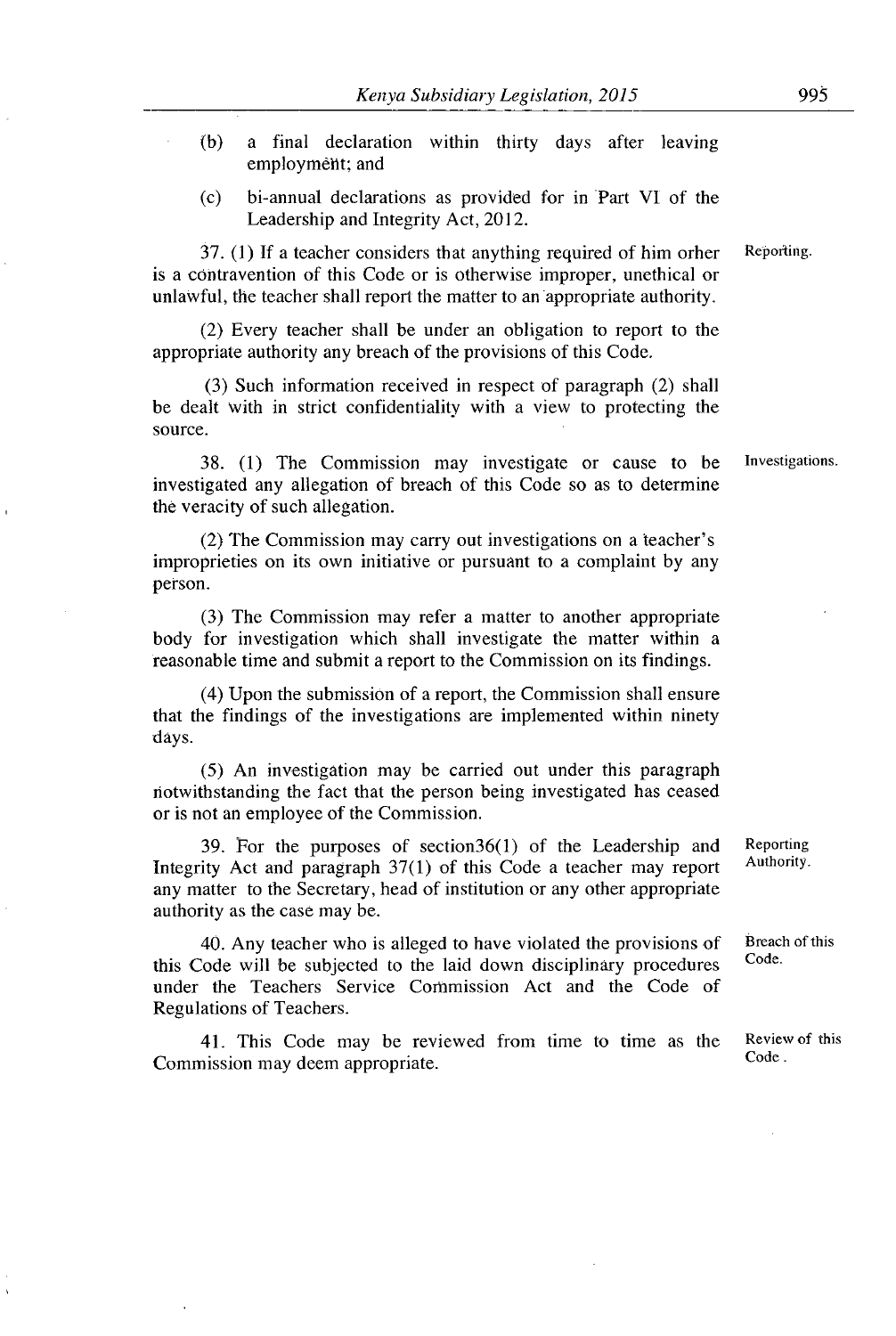# STAFF INTEGRITY PACT (TO BE FILLED IN DUPLICATE)

I .............................................. TSCI ................ do hereby confirm that I have read the contents of the Teachers Service Commission Code of Conduct and Ethics for Teachers ( Revised 2014) and hence commit to adhere to its provisions at all times and uphold both my personal integrity and the integrity of the Commission.

Date: .............................. Sign: .............................................................

In the presence of:

J.

| <b>SECRETARY</b> |                                                                |
|------------------|----------------------------------------------------------------|
|                  | TEACHERS SERVICE COMMISSION                                    |
| (FORM A)         |                                                                |
|                  | Report of Gifts Received                                       |
|                  |                                                                |
|                  | Description of Offer or:                                       |
|                  |                                                                |
| Name and title:  |                                                                |
|                  |                                                                |
|                  |                                                                |
|                  |                                                                |
|                  |                                                                |
|                  |                                                                |
|                  | Suggested Method of Disposal                                   |
| (a)              | Retained by receiving staff                                    |
| (b)              | Retained for display/ as a souvenir in the office              |
| (c)              | Shared among the officers                                      |
| (d)              | Reserve as luck draw prize at staff function                   |
| (e)              | Donate to charitable organization                              |
| (f)              | Return to offer or                                             |
| (g)              | Others (please specify)                                        |
|                  |                                                                |
|                  |                                                                |
|                  | Part B-Acknowledgment (to be completed by approving authority) |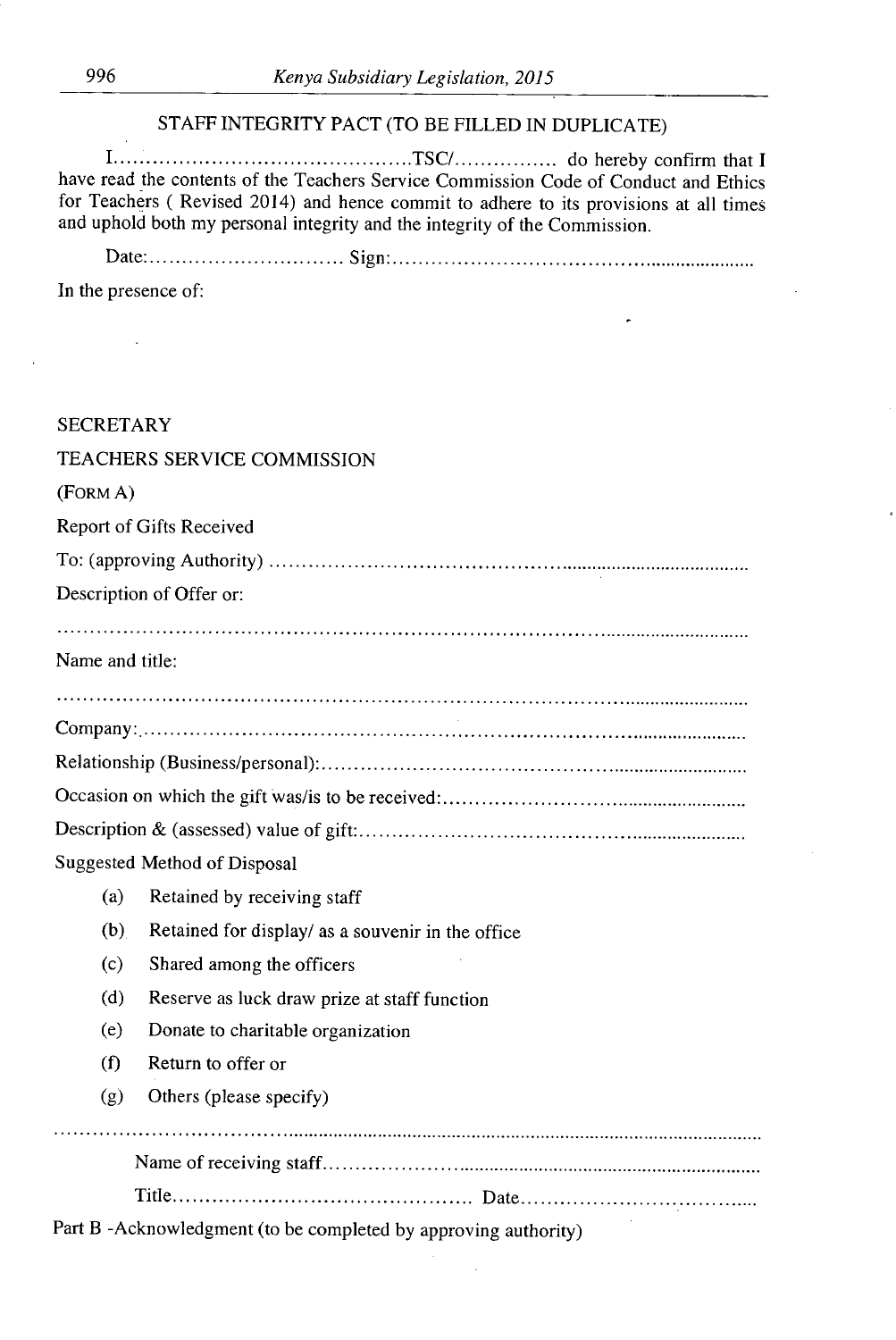#### To (receiving staff)

The recommended method of disposal is \*Approved/Not Approved The gift(s) concerned should be disposed of by way of: ........................................ Name of Approving Authority ........................................................................... Title........................................................................................................... Department................................................................................................. Date...........................................................................................................

\*Please delete as appropriate

(FORM B)

## DECLARATION OF CONFLICT OF INTEREST

Part A-Declaration (to be completed by declaring staff)

To: (Approving Authority)

I would like to report the following existing/potential\* conflict of interest situation arising during the discharge of my official duties:

Persons/companies with whom/which I have official dealings and /or personal interest

2 .....................................................................................................................

3 .....................................................................................................................

Brief description of my duties which involve the persons/companies mentioned above and these are the areas of real/possible conflict of interest.

Nameof Declaring Staff .......................................................................................... Department 

Part B- acknowledgment (to be completed by approving authority)

To: Declaring Staff

The information contained in your declaration for ........... is noted. It has been decided that:

You should refrain from performing or getting involved in performing the work, as described in Part A, which may give rise to conflict of interest.